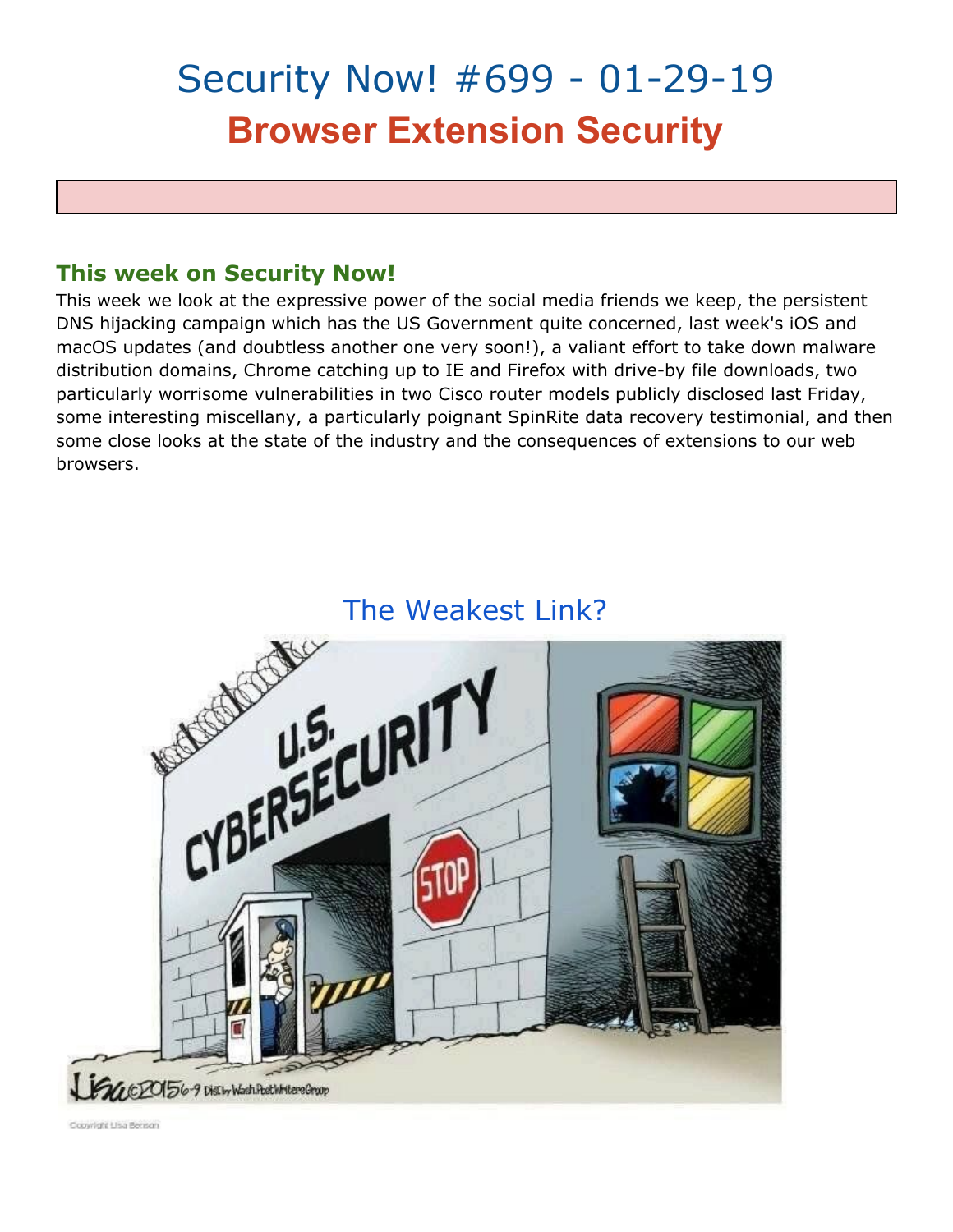# **Security News**

The acquaintances we keep...

The research is titled: "Information flow reveals prediction limits in online social activity"

I thought we'd start this week with an interesting tidbit to tuck away and bring out at the proper time, perhaps when standing around among a group of non-techie people:

#### ABSTRACT:

Modern society depends on the flow of information over online social networks, and users of popular platforms generate substantial behavioural data about themselves and their social ties. However, it remains unclear what fundamental limits exist when using these data to predict the activities and interests of individuals, and to what accuracy such predictions can be made using an individual's social ties. Here, we show that 95% of the potential predictive accuracy for an individual is achievable using their social ties only, without requiring that individual's data. We used information theoretic tools to estimate the predictive information in the writings of Twitter users, providing an upper bound on the available predictive information that holds for any predictive or machine learning methods. As few as 8–9 of an individual's contacts are sufficient to obtain predictability comparable to that of the individual alone. Distinct temporal and social effects are visible by measuring information flow along social ties, allowing us to better study the dynamics of online activity. Our results have distinct privacy implications: information is so strongly embedded in a social network that, in principle, one can profile an individual from their available social ties even when the individual themselves forgoes the platform completely.

#### Sophos reported in their coverage of this that:

"Jim Bagrow, a mathematician at the University of Vermont who led the research, said in a statement that he and his team used statistical models to analyze data from more than 30 million publicly available Twitter posts from 13,905 accounts. Using that data, they used machine learning to accurately predict what a person would post based on what their contacts have posted."

The researchers say that what's true for Twitter goes for Facebook: "Even if you've never posted to either platform, it just takes between eight and nine of your friends to build a profile of your likes, interests and personality on social media.

So, in other words, what these researchers found was that if analyzing the postings of an individual provided a certain specificity of information about who this person is and what they believe, an equivalent level of information specificity can be obtained -- instead -- by examining 8-9 of their online friends.

It's not surprising, I suppose, that this study's finding strongly suggest that the most people select friends who are most like themselves.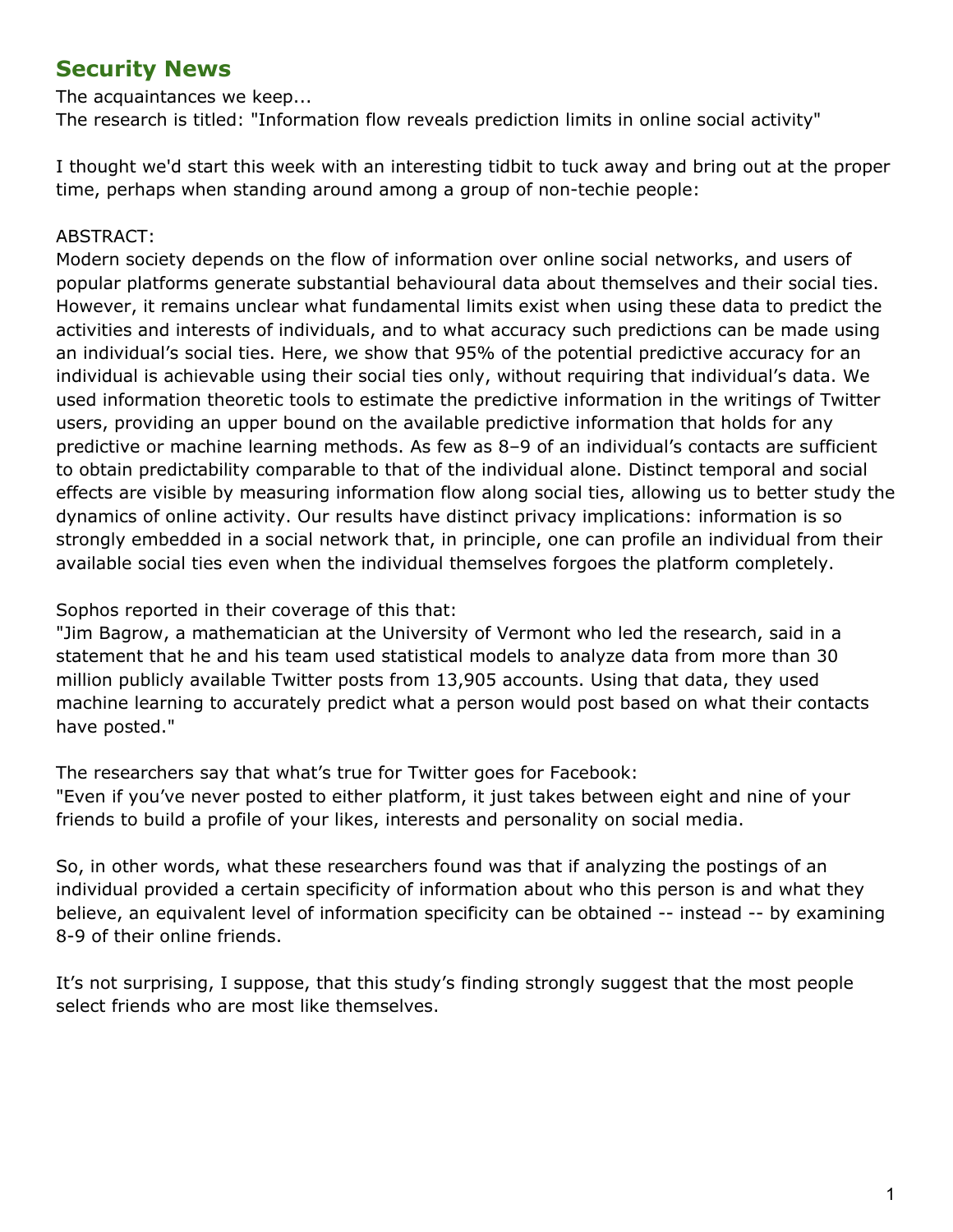### **The DNS Hijacking Campaign**

Back on January 11th, US-CERT warned of an ongoing concerted DNS hijacking campaign: [https://www.us-cert.gov/ncas/current-activity/2019/01/10/DNS-Infrastructure-Hijacking-Campa](https://www.us-cert.gov/ncas/current-activity/2019/01/10/DNS-Infrastructure-Hijacking-Campaign) [ign](https://www.us-cert.gov/ncas/current-activity/2019/01/10/DNS-Infrastructure-Hijacking-Campaign)

The National Cybersecurity and Communications Integration Center (NCCIC), part of the Cybersecurity and Infrastructure Security Agency (CISA), is aware of a global Domain Name System (DNS) infrastructure hijacking campaign. Using compromised credentials, an attacker can modify the location to which an organization's domain name resources resolve. This enables the attacker to redirect user traffic to attacker-controlled infrastructure and obtain valid encryption certificates for an organization's domain names, enabling man-in-the-middle attacks.

NCCIC encourages administrators to review the FireEye and Cisco Talos Intelligence blogs on global DNS infrastructure hijacking for more information. Additionally, NCCIC recommends the following best practices to help safeguard networks against this threat.

FireEye's report was titled: "Global DNS Hijacking Campaign: DNS Record Manipulation at Scale" [https://www.fireeye.com/blog/threat-research/2019/01/global-dns-hijacking-campaign-dns-reco](https://www.fireeye.com/blog/threat-research/2019/01/global-dns-hijacking-campaign-dns-record-manipulation-at-scale.html) [rd-manipulation-at-scale.html](https://www.fireeye.com/blog/threat-research/2019/01/global-dns-hijacking-campaign-dns-record-manipulation-at-scale.html)

#### Introduction

FireEye's Mandiant Incident Response and Intelligence teams have identified a wave of DNS hijacking that has affected dozens of domains belonging to government, telecommunications and internet infrastructure entities across the Middle East and North Africa, Europe and North America. While we do not currently link this activity to any tracked group, initial research suggests the actor or actors responsible have a nexus to Iran. This campaign has targeted victims across the globe on an almost unprecedented scale, with a high degree of success. We have been tracking this activity for several months, mapping and understanding the innovative tactics, techniques and procedures (TTPs) deployed by the attacker. We have also worked closely with victims, security organizations, and law enforcement agencies where possible to reduce the impact of the attacks and/or prevent further compromises.

While this campaign employs some traditional tactics, it is differentiated from other Iranian activity we have seen by leveraging DNS hijacking at scale. The attacker uses this technique for their initial foothold, which can then be exploited in a variety of ways. In this blog post, we detail the three different ways we have seen DNS records be manipulated to enable victim compromises. Technique 1, involving the creation of a Let's Encrypt certificate and changing the A record, was previously documented by Cisco's TALOS team. The activity described in their blog post is a subset of the activity we have observed.

#### So let's think about what this means:

If a site's DNS record can be changed then, subject to DNS caching expiring and needing to be renewed, all traffic to the domains controlled by the altered DNS record will be redirected to an attacker-controlled IP address. And since that redirection includes the lookups being performed by the Let's Encrypt services, the attacker is able to immediately auto-obtain and auto-install a valid certificate for their fraudulent site at its fraudulent IP... to thus further defraud every visitor to that site who will see the fully-correct https:// with all security indications.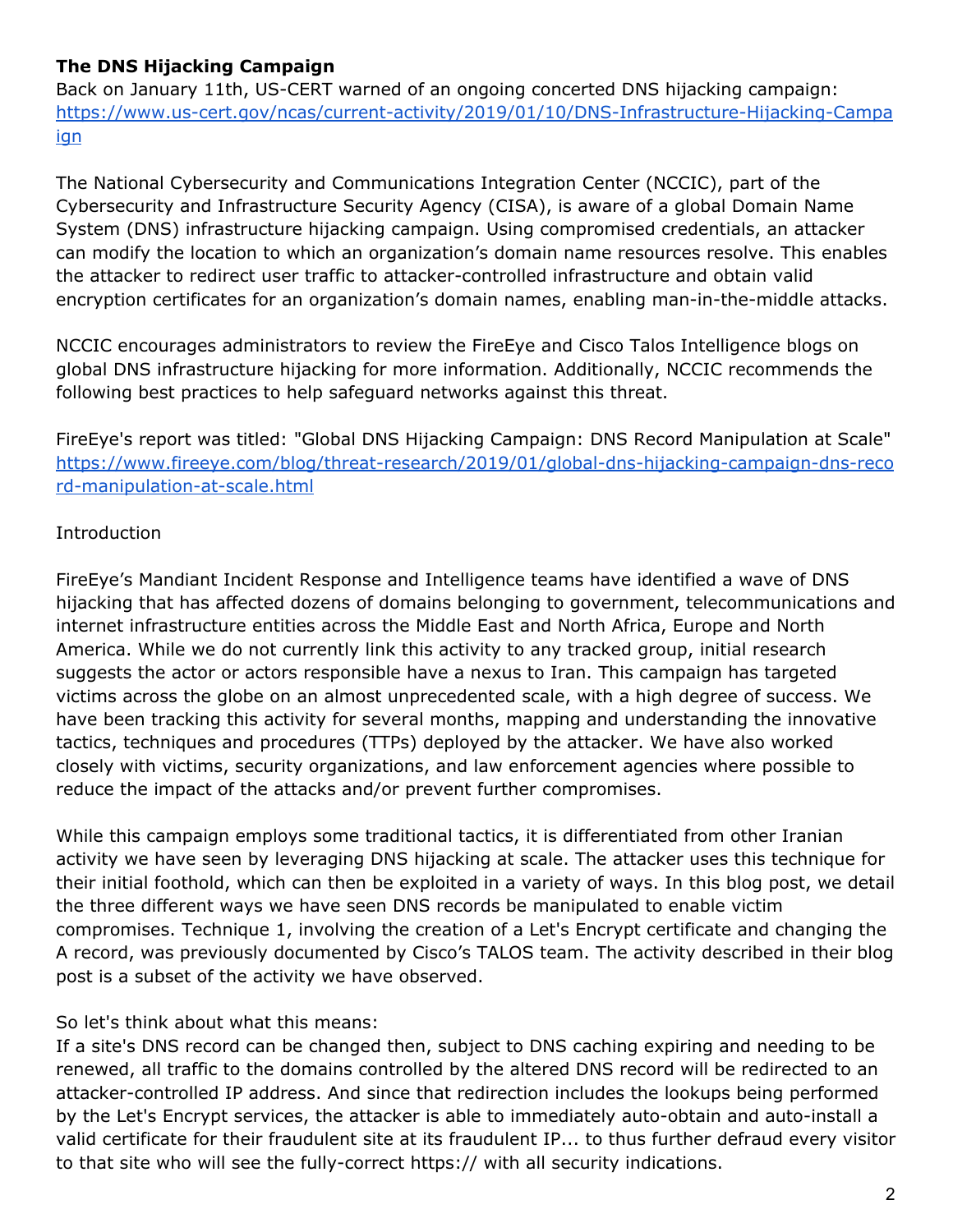We've often talked about the need to have secure domain name lookup. And as we can see, this was made more important with the advent of Let's Encrypt... Because incorrect DNS is Let's Encrypt's greatest weakness. I've raved about Let's Encrypt in the past. As we know, it allows the equivalent of opportunistic encryption for any website that wants it. It's greatest power is that it fully automates the entire certificate issuance process. And it's greatest liability is that the entire certificate issuance process has been automated.

The predictable effect this has had is that the identity-assertion value of HTTPS has been reduced significantly. It's interesting that these bad guys have taken the time to obtain Let's Encrypt certs for their DNS-hacked domains since that suggests that HTTPS has moved from optional to required in the world. That's been all for the good. And I suppose that reducing certificate issuance cost to zero has been a necessary part of that, since it at least softens the complaints of the grumpy old bearded Unix gurus who think that HTTP should be just fine for their site which contains nothing of security importance to anyone.

Back in March of 2017 we covered the news that an analysis of Let's Encrypt certificates revealed that, even back then, 15,270 Let's Encrypt certificates containing the string "PayPal", to be used in phishing campaigns, had been issued.

The benefits of automated certificate issuance mean that it's here to stay. Yet so, then, will its malicious exploitation. One interesting solution might be to require all automatically issued certs to contain an extra flag bit indicating that the cert was issued algorithmically and without any individual human oversight. Then web browsers could show some sort of different or additional indication whenever the user was visiting a site whose certificate was issued by a bot. Since it's unlikely that any major institution would be using Let's Encrypt -- or perhaps someday some other facility -- it would raise a useful warning.

The US Government is taking this VERY seriously. The threat that US-CERT highlighted then came to the attention of the US Department of Homeland Security: <https://cyber.dhs.gov/assets/report/ed-19-01.pdf>

#### Background:

In coordination with government and industry partners, the Department of Homeland Security (DHS) Cybersecurity and Infrastructure Security Agency (CISA) is tracking a series of incidents involving Domain Name System (DNS) infrastructure tampering. CISA is aware of multiple executive branch agency domains that were impacted by the tampering campaign and has notified the agencies that maintain them. Using the following techniques, attackers have redirected and intercepted web and mail traffic, and could do so for other networked services:

- 1. The attacker begins by compromising user credentials, or obtaining them through alternate means, of an account that can make changes to DNS records.
- 2. Next, the attacker alters DNS records, like Address (A), Mail Exchanger (MX), or Name Server (NS) records, replacing the legitimate address of a service with an address the attacker controls. This enables them to direct user traffic to their own infrastructure for manipulation or inspection before passing it on to the legitimate service, should they choose. This creates a risk that persists beyond the period of traffic redirection.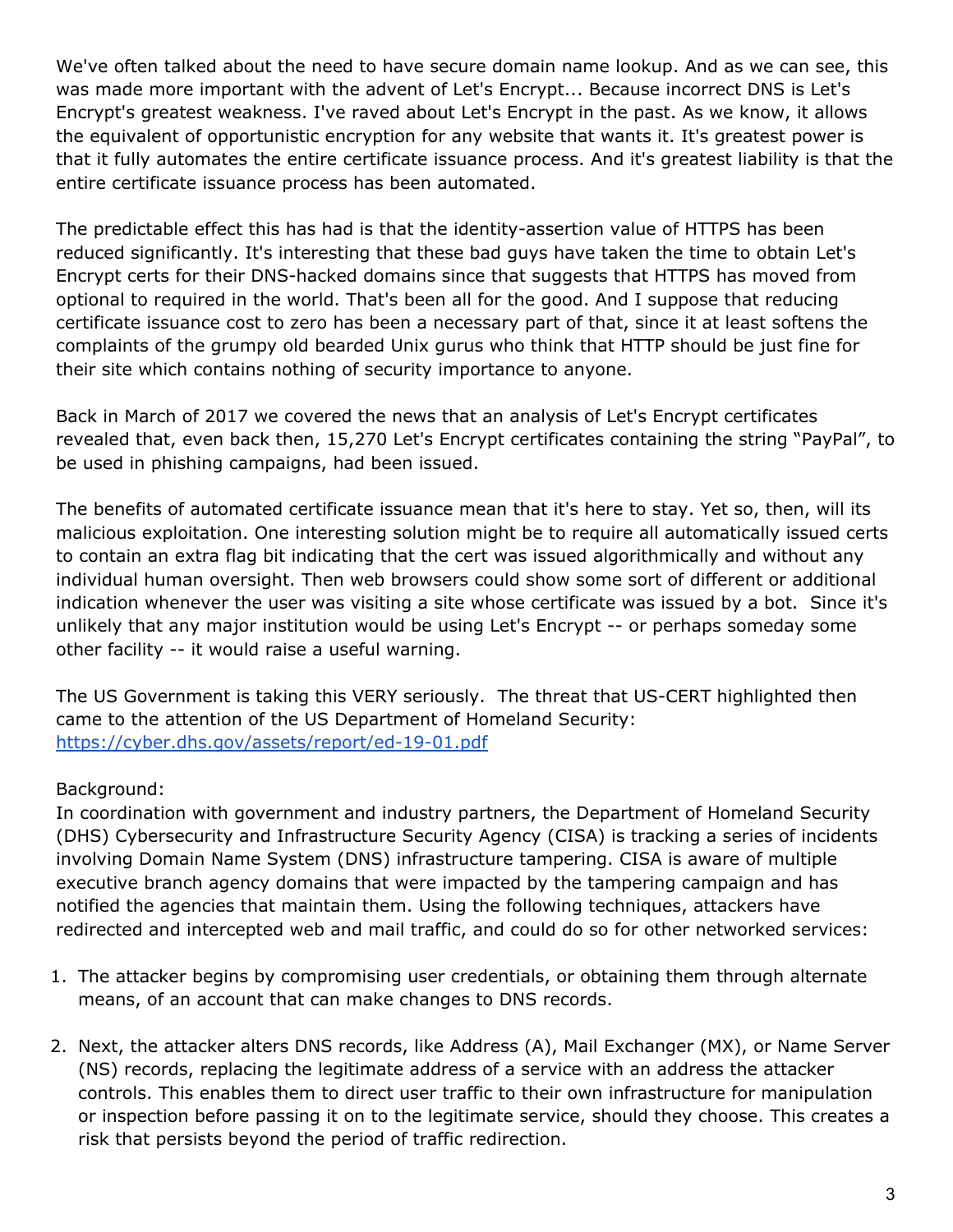3. Because the attacker can set DNS record values, they can also obtain valid encryption certificates for an organization's domain names. This allows the redirected traffic to be decrypted, exposing any user-submitted data. Since the certificate is valid for the domain, end users receive no error warnings.

To address the significant and imminent risks to agency information and information systems presented by this activity, this emergency directive requires the following near-term actions to mitigate risks from undiscovered tampering, enable agencies to prevent illegitimate DNS activity for their domains, and detect unauthorized certificates.

### *Required Actions:*

#### Action One: Audit DNS Records

● Within IO business days, for all .gov or other agency-managed domains, audit public DNS records on all authoritative and secondary DNS servers to verify they resolve to the intended location. If any do not, report themto CISA. Cf SA recommends agencies prioritize NS records and those associated with key agency services offered to organizational users and the public (for example, websites that are central to the agency's mission, MX records, or other services with high utilization).

Action Two: Change DNS Account Passwords

● Within 10 business days, updatethe passwords for allaccountson systems that can make changes to your agency's DNS records. 2 CISA recommends the use of password managers to facilitate complex and unique passwords.

Action Three: Add Multi-Factor Authentication to DNS Accounts

● Within 10 business days, implement multi-factor authentication(MF A) for all accounts on systems that can make changes to your agency's DNS records.3 If MFA cannot be enabled, provide CISA with the names of systems, why it cannot be enabled within the required timeline, and when it could be enabled. CISA recommends using additional factors that are resilient to phishing. Consistent with NIST SP 800-63B, Short Message Service (SMS)-based MF A is not recommended.

Action Four: Monitor Certificate Transparency Logs

- Within 10 business days, CISA will begin regular delivery of newly added certificates to Certificate Transparency (CT) logs for agency domains, via the Cyber Hygiene service.
- Upon receipt, agencies shall immediately begin monitoring CT log data for certificates issued that they did not request. If an agency confirms that a certificate was unauthorized, it must report the certificate to the issuing certificate authority and to CISA.

#### CISA Actions:

- CISA will provide technical assistance to agencies that report anomalous DNS records.
- CISA will review submissions from agencies that cannot implement MF A on DNS accounts within the timeline and contact agencies, as needed.
- CISA will provide regular delivery of newly added certificates to CT logs for agency domains via the Cyber Hygiene service.
- CISA will provide additional guidance to agencies through an emergency directive coordination call following the issuance of this directive, as well as through individual engagements upon request (through CyberLiaison).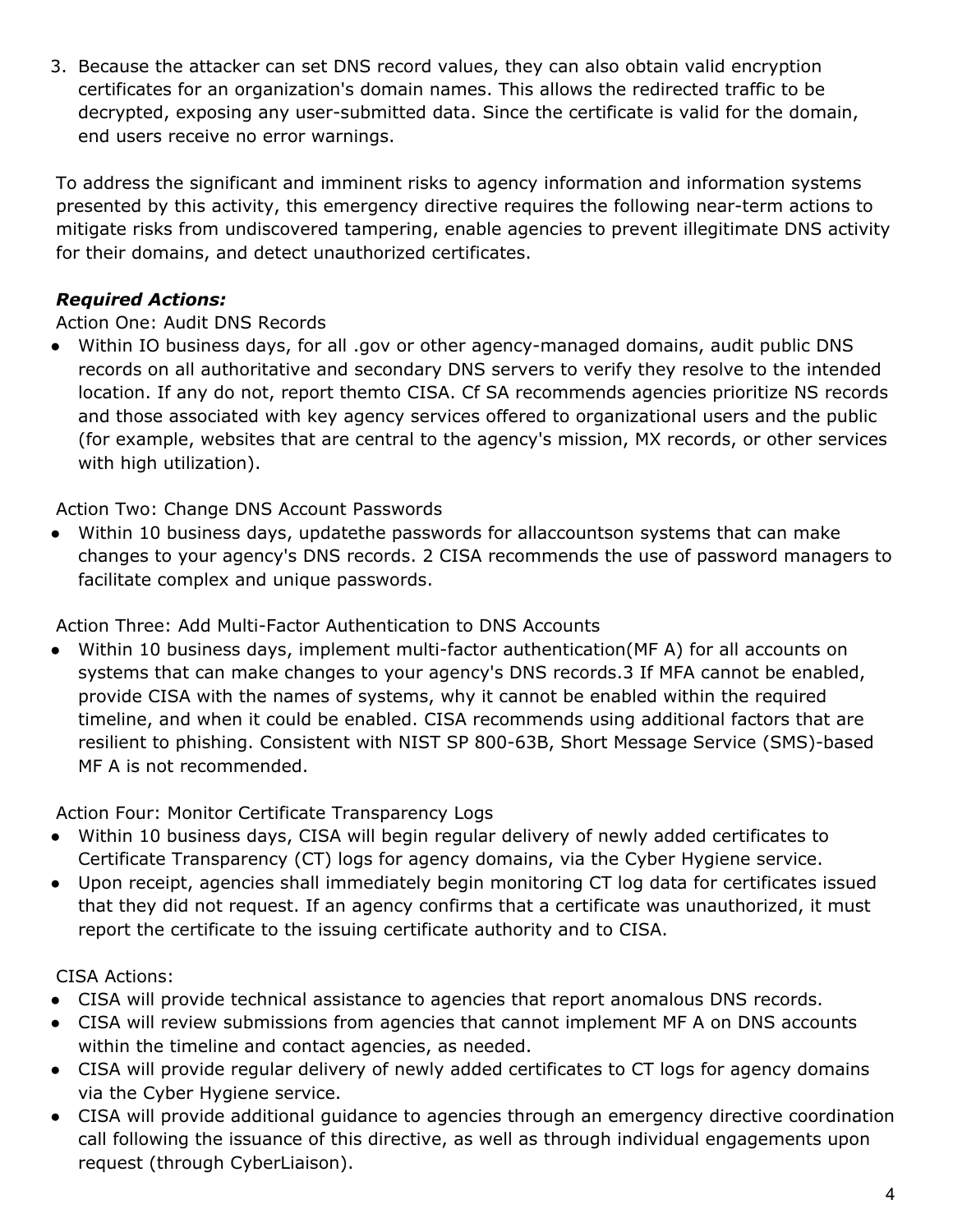Beginning February 6, 2019, the CISA Director will engage Chief Information Officers (CIO) and/or Senior Agency Officials for Risk Management (SA ORM) of agencies that have not completed required actions, as appropriate, to ensure their most critical federal information systems are adequately protected.

By February 8, 2019, CISA will provide a report to the Secretary of Homeland Security and the Director of Office of Management and Budget (0MB) identifying agency status and outstanding issues.

Duration: This emergency directive remains in effect until replaced by a subsequent binding operational directive or terminated through other appropriate action.

#### **Time to update iOS and macOS**

The first updates of 2019 include some useful security fixes. iOS moves to v12.1.3 (I believe I heard Rene say last week that he was surprised that this wasn't v12.2 by now. Presumably Apple has other plans for v12.2.

In their document titled "About the security content of iOS 12.1.3" Apple details: <https://support.apple.com/en-gb/HT209443>

All of these apply to iPhone 5s and later, iPad Air and later, and iPod touch 6th generation

Because Apple uses the term "arbitrary code execution", and because those are definitely not good, I searched the security summary page for the word "arbitrary" and it lit up...

Bluetooth

Impact: An attacker in a privileged network position may be able to execute arbitrary code Description: An out-of-bounds read was addressed with improved input validation. CVE-2019-6200: an anonymous researcher

FaceTime

Impact: A remote attacker may be able to initiate a FaceTime call causing arbitrary code execution

Description: A buffer overflow issue was addressed with improved memory handling. CVE-2019-6224: Natalie Silvanovich of Google Project Zero

Kernel

Impact: A malicious application may be able to execute arbitrary code with kernel privileges Description: A memory corruption issue was addressed with improved input validation. CVE-2019-6210: Ned Williamson of Google

Kernel

Impact: An application may be able to execute arbitrary code with kernel privileges Description: A buffer overflow was addressed with improved bounds checking. CVE-2019-6213: Ian Beer of Google Project Zero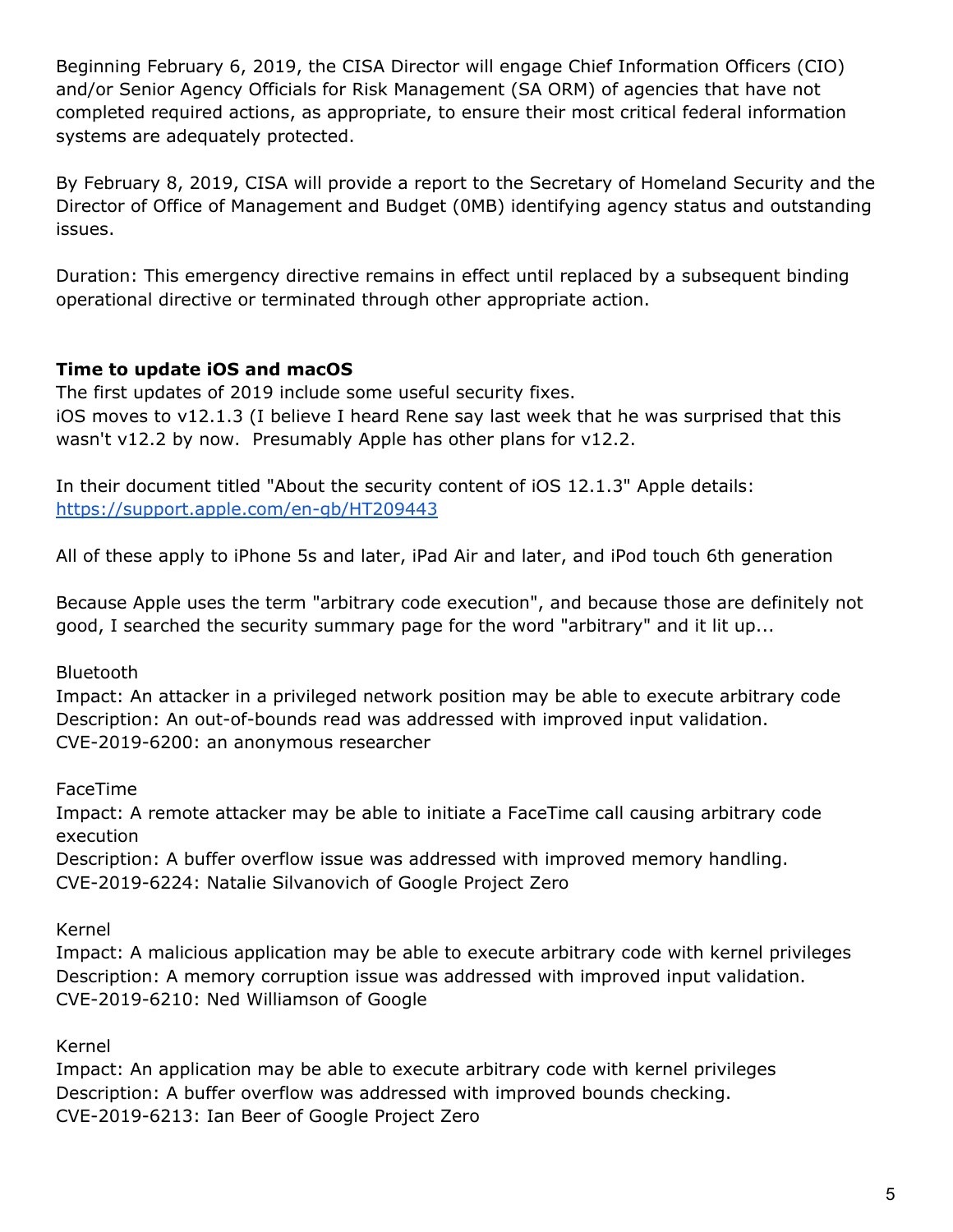libxpc (the Apple XPC system is part of iOS process management) Impact: A malicious application may be able to execute arbitrary code with kernel privileges Description: A memory corruption issue was addressed with improved input validation. CVE-2019-6218: Ian Beer of Google Project Zero

#### **SQLite**

Impact: A maliciously crafted SQL query may lead to arbitrary code execution Description: Multiple memory corruption issues were addressed with improved input validation. CVE-2018-20346: Tencent Blade Team CVE-2018-20505: Tencent Blade Team CVE-2018-20506: Tencent Blade Team

#### WebKit

Impact: Processing maliciously crafted web content may lead to arbitrary code execution Description: A memory corruption issue was addressed with improved memory handling. CVE-2019-6227: Qixun Zhao of Qihoo 360 Vulcan Team CVE-2019-6233: G. Geshev from MWR Labs working with Trend Micro's Zero Day Initiative CVE-2019-6234: G. Geshev from MWR Labs working with Trend Micro's Zero Day Initiative

#### WebKit

Impact: Processing maliciously crafted web content may lead to arbitrary code execution Description: A type confusion issue was addressed with improved memory handling. CVE-2019-6215: Lokihardt of Google Project Zero

#### WebKit

Impact: Processing maliciously crafted web content may lead to arbitrary code execution Description: Multiple memory corruption issues were addressed with improved memory handling. CVE-2019-6212: an anonymous researcher, an anonymous researcher CVE-2019-6216: Fluoroacetate working with Trend Micro's Zero Day Initiative CVE-2019-6217: Fluoroacetate working with Trend Micro's Zero Day Initiative, Proteas, Shrek\_wzw, and Zhuo Liang of Qihoo 360 Nirvan Team CVE-2019-6226: Apple

#### WebRTC

Impact: Processing maliciously crafted web content may lead to arbitrary code execution Description: A memory corruption issue was addressed with improved state management. CVE-2019-6211: Georgi Geshev (@munmap), Fabi Beterke (@pwnfl4k3s), and Rob Miller (@trotmaster99) of MWR Labs (@mwrlabs) working with Trend Micro's Zero Day Initiative

Although iOS has historically been less prone to reverse engineering attacks than Windows, some of these are not good and might appear in the wild once the patches are seen. While the vulnerability Window may not be large, a phenomenal number of devices are initially susceptible.

On the macOS side the update is known under three names depending upon the macOS version, either: "The security content of macOS Mojave 10.14.3" / "Security Update 2019-001 High Sierra" / "Security Update 2019-001 Sierra"

Due to an increasing common code base, most of the CVEs mentioned in the iOS v12.1.3 update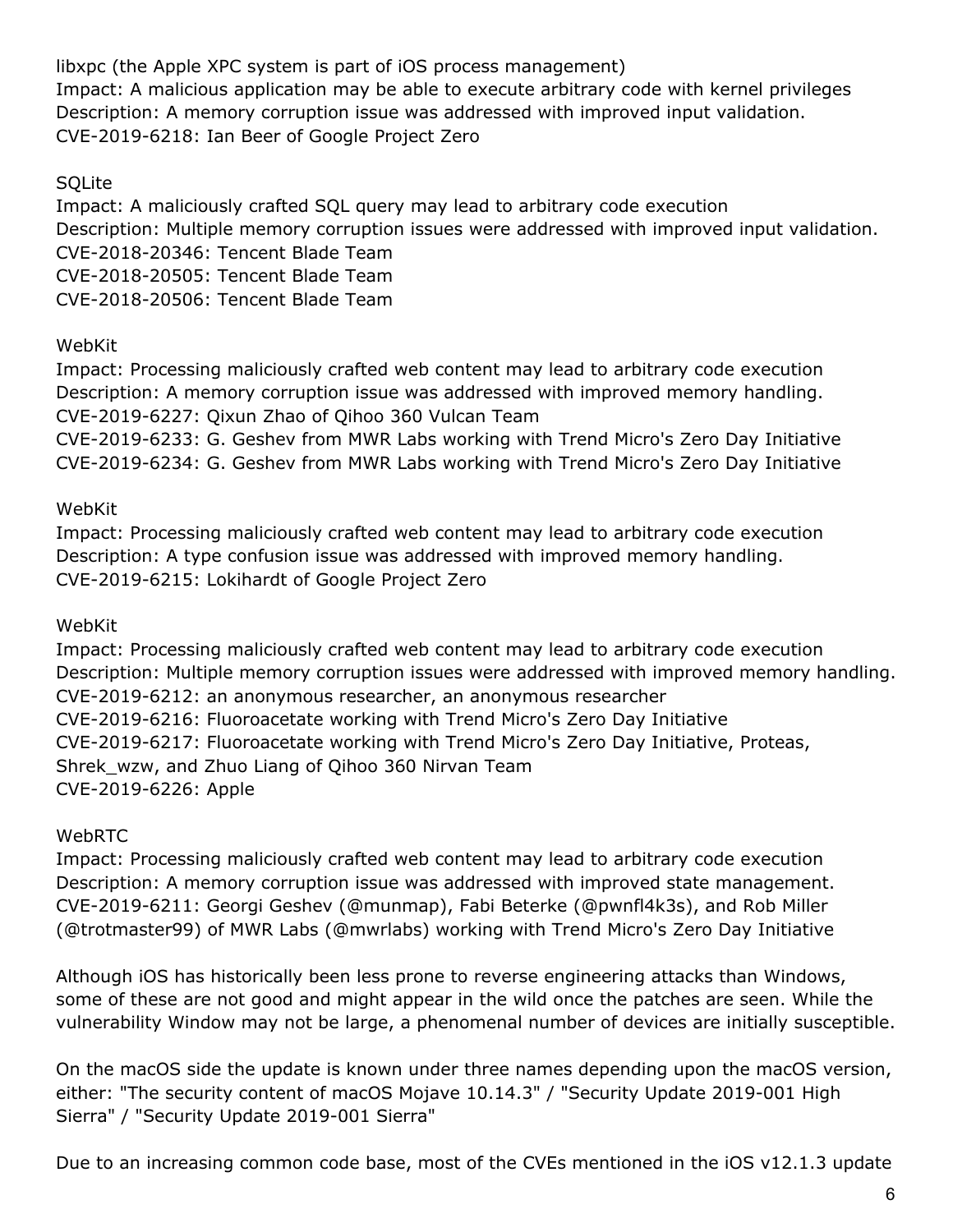are also present for macOS, including he one for BlueTooth, FaceTime, WebRTC, SQLite, IOKit, and those affecting the kernel. Specific to only macOS Sierra and High Sierra are a Remote Code Execution vulnerability affecting the Intel Graphics Driver and a privilege elevation issue affecting the OS's hypervisor. All macOS versions are also affected by an out-of-bounds flaw in QuartzCore that could allow an attacker to read restricted memory. So... Update now and update often!

#### **And we can also expect another update within the next few days!** → **The Facetime bug!**

#### **Taking down 100,000 malware sites**

<https://abuse.ch/blog/how-to-takedown-100000-malware-sites/>

At the end of March 2018, the Swiss site "abuse.ch" initiated it's most recent project called "URLhaus". The goal of URLhaus was to collect and share URLs that are being used for distributing malware. The project was a huge success: with the help of 265 security researchers spread across the globe, URLhaus was able to coordinate the takedown almost 100,000 malware distribution sites in 10 months! During that time, these 265 researchers identified and submitted in average 300 malware sites to URLhaus each day in order to help others to protect their network and users from malware campaigns.

Working with the security community URLhaus managed to get the attention of many hosting providers, helping them to identify and re-mediate compromised websites hosted in their network. This was not a simple task, specially for large hosting providers who have tens of thousands of customers, and consequently a great many hijacked websites within their network that are being abused by cybercriminals to distribute malware.

Nevertheless, URLhaus in average counts between 4,000 and 5,000 active malware distribution sites every day, which is a way too much. The following chart shows the number of active malware distribution sites tracked since the launch of URLhaus. The blue line indicates the number of abuse reports sent out to the corresponding hosting providers and network owners.



Active malware sites -- Abuse reports

Having a look at the average takedown time doesn't make the situation any better: In average,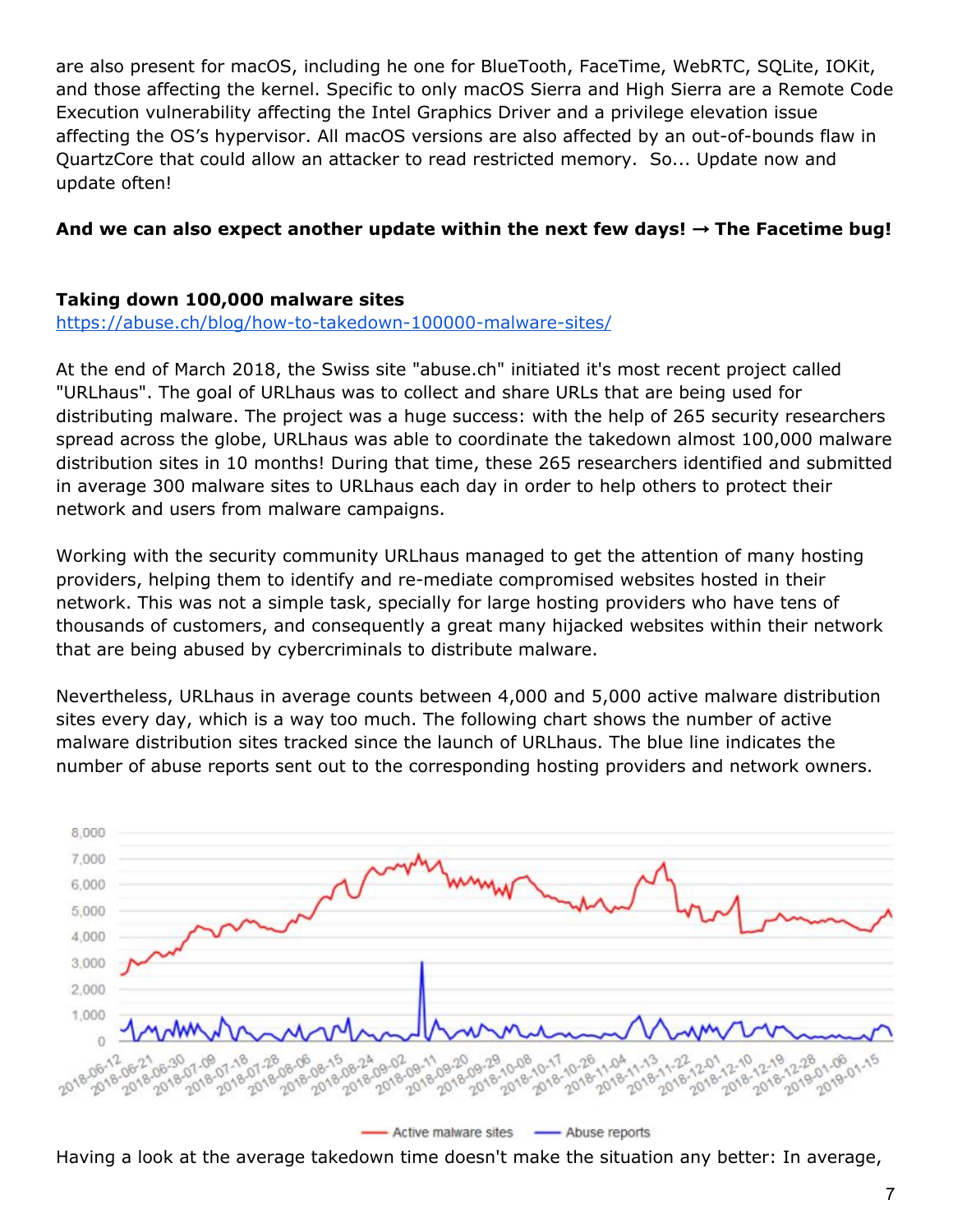malware distribution sites stay active for more than a week (8 days, 10 hours, 24 minutes). That's more than enough time to infect thousands of device every day.

The table below shows the top malware hosting networks, hosting active malware content (counting online malware distribution sites only as of Jan 20th, 2019). As you can easily spot, 2/3 of the top malware hosting networks are hosted either in the US or China.

| Rank           | <b>ASN</b>                                          | Country           | <b>Average Reaction Time</b>          | <b>Malware URLs</b> |
|----------------|-----------------------------------------------------|-------------------|---------------------------------------|---------------------|
| 1              | AS14061 DIGITALOCEAN-ASN - DigitalOcean, LLC        | <b>US</b>         | 6 days, 12 hours, 56 minutes          | 307                 |
| 2              | AS4134 CHINANET-BACKBONE No.31, Jin-rong Street     | <b>EX</b> CN      | 1 month, 9 days, 19 hours, 22 minutes | 256                 |
| з              | AS4837 CHINA169-BACKBONE CHINA UNICOM China169      | $\blacksquare$ CN | 1 month, 23 days, 8 hours, 41 minutes | 163                 |
| 4              | AS48815 CRITICALCASE                                | $\blacksquare$    | 21 hours, 58 minutes                  | 151                 |
| 5              | AS46606 UNIFIEDLAYER-AS-1 - Unified Layer           | <b>BE US</b>      | 2 days, 11 hours, 54 minutes          | 127                 |
| 6              | AS53667 PONYNET - FranTech Solutions                | $\blacksquare$ US | 13 days, 3 hours, 37 minutes          | 105                 |
| $\overline{7}$ | AS16276 OVH                                         | <b>TTFR</b>       | 5 days, 22 hours, 6 minutes           | 104                 |
| 8              | AS60144 THREE-W-INFRA-AS -- TRANSIT --              | $=$ NL            | 9 days, 10 hours, 37 minutes          | 83                  |
| 9              | AS13335 CLOUDFLARENET - Cloudflare, Inc.            | <b>US</b>         | 13 days, 7 hours, 5 minutes           | 67                  |
| 10             | AS37963 CNNIC-ALIBABA-CN-NET-AP Hangzhou Alibaba    | <b>CN</b>         | 1 month, 2 days, 0 hours, 1 minutes   | 66                  |
| 11             | AS8342 RTCOMM-AS                                    | $\blacksquare$ RU | 10 days, 8 hours, 9 minutes           | 63                  |
| 12             | AS36352 AS-COLOCROSSING - ColoCrossing              | <b>US</b>         | 16 days, 9 hours, 57 minutes          | 53                  |
| 13             | AS3462 HINET Data Communication Business Group      | <b>NO</b> TW      | 17 days, 6 hours, 19 minutes          | 51                  |
| 14             | AS23650 CHINANET-JS-AS-AP CHINANET jiangsu province | $\Box$ CN         | 3 days, 11 hours, 50 minutes          | 51                  |
| 15             | AS3462 HINET Data Communication Business            | $\blacksquare$ TW | 17 days, 6 hours, 19 minutes          | 51                  |

#### What is also an eye-catcher is the takedown time of malware sites hosted in China: **The three top Chinese malware hosting networks have an average abuse desk reaction time of more than a month!**

A vast amount of the malware distribution sites tracked by URLhaus are related to Emotet (aka Heodo). Emotet gets propagated through spam that hits users inbox almost every day. These malspam campaigns usually contain a malicious office document with macros. Once the victim opens the document and enables macros, it will automatically download and execute Emotet from a compromised website. To bypass spam filters, these malspam campaigns sometimes point to a compromised website that hosts the malicious office document instead of attaching it to the email directly.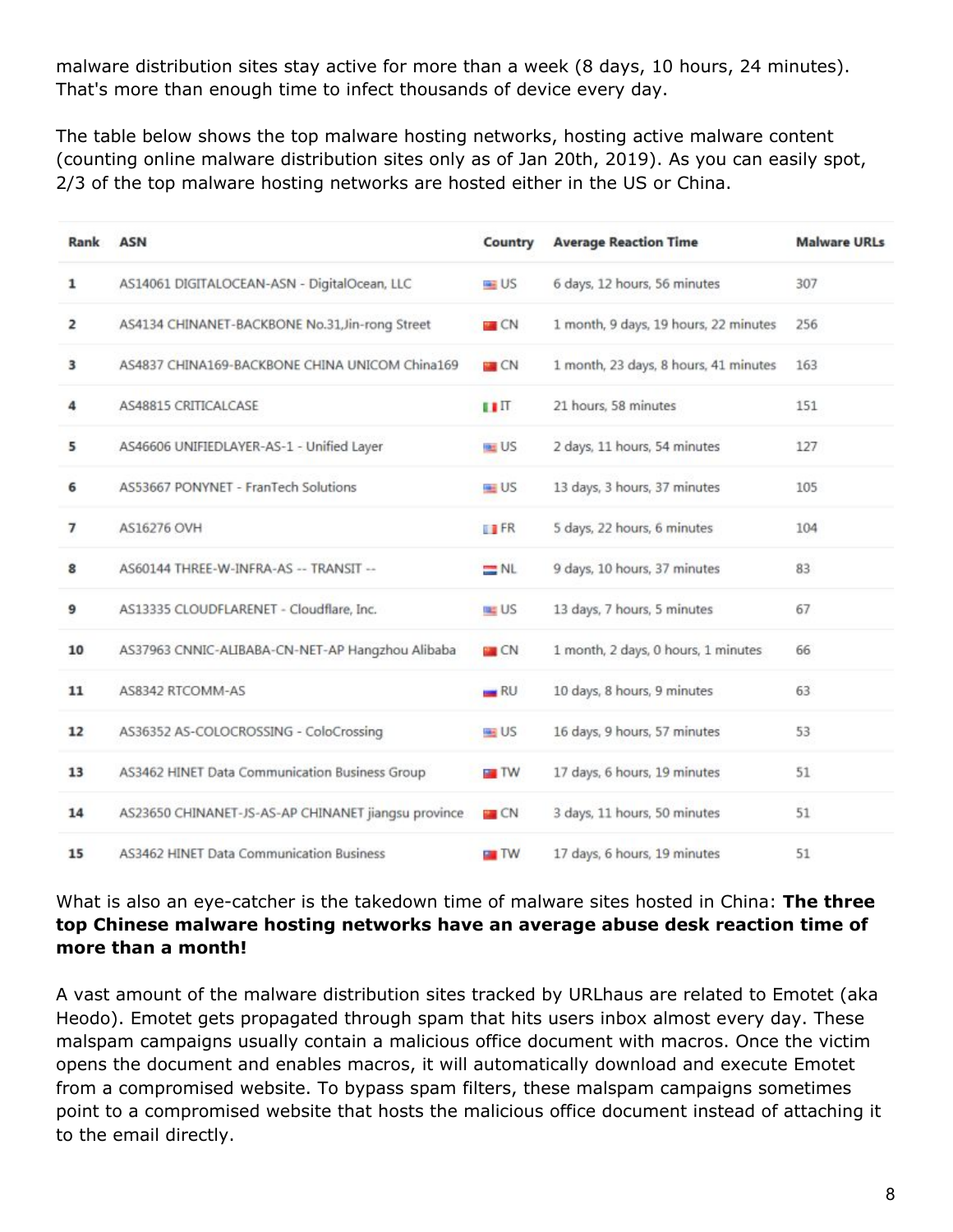#### **To dismantle these campaigns and prevent users from getting infected with Emotet, it is essential that the associated malware distribution sites get cleaned up quickly by responsible hosting providers**.

The weight that Emotet has in the current threat landscape also becomes more clear when having a look at the identified malware families associated with the payloads URLhaus received from the tracked malware distribution sites. Across the **380,000 malware samples** (payloads) that URLhaus has collected over the past 10 months, Emotet/Heodo is the top malware as the following chart documents.



#### **Chrome playing catch-up to IE and FireFox...**

It will soon be blocking so-called "drive-by downloads" from iFrames.

Web browser iFrames have always been frightening from a security standpoint. They are another classic tradeoff between security and flexibility. iFrame is short for "inline frame". It allows the designer of a web page to set aside a rectangular region -- a frame -- whose contents will be filled in by the result of an iFrame URL fetch. The origin web page specifies the URL, the browser goes to fetch it and to render it as a mini-web page onto itself.

iFrames are what have enabled the entire web browser advertising industry, since they allow web pages to monetize themselves by agreeing to set aside space -- these frames --which will be available for fill-in by advertising aggregators, and for which the originating web sites are paid based upon the number of times those iFrame URLs are pulled and displayed.

The danger is that, unless controlled and restricted and restrained, those "mini web pages" are full browser citizens capable of loading anything they chose and running any JavaScript they wish.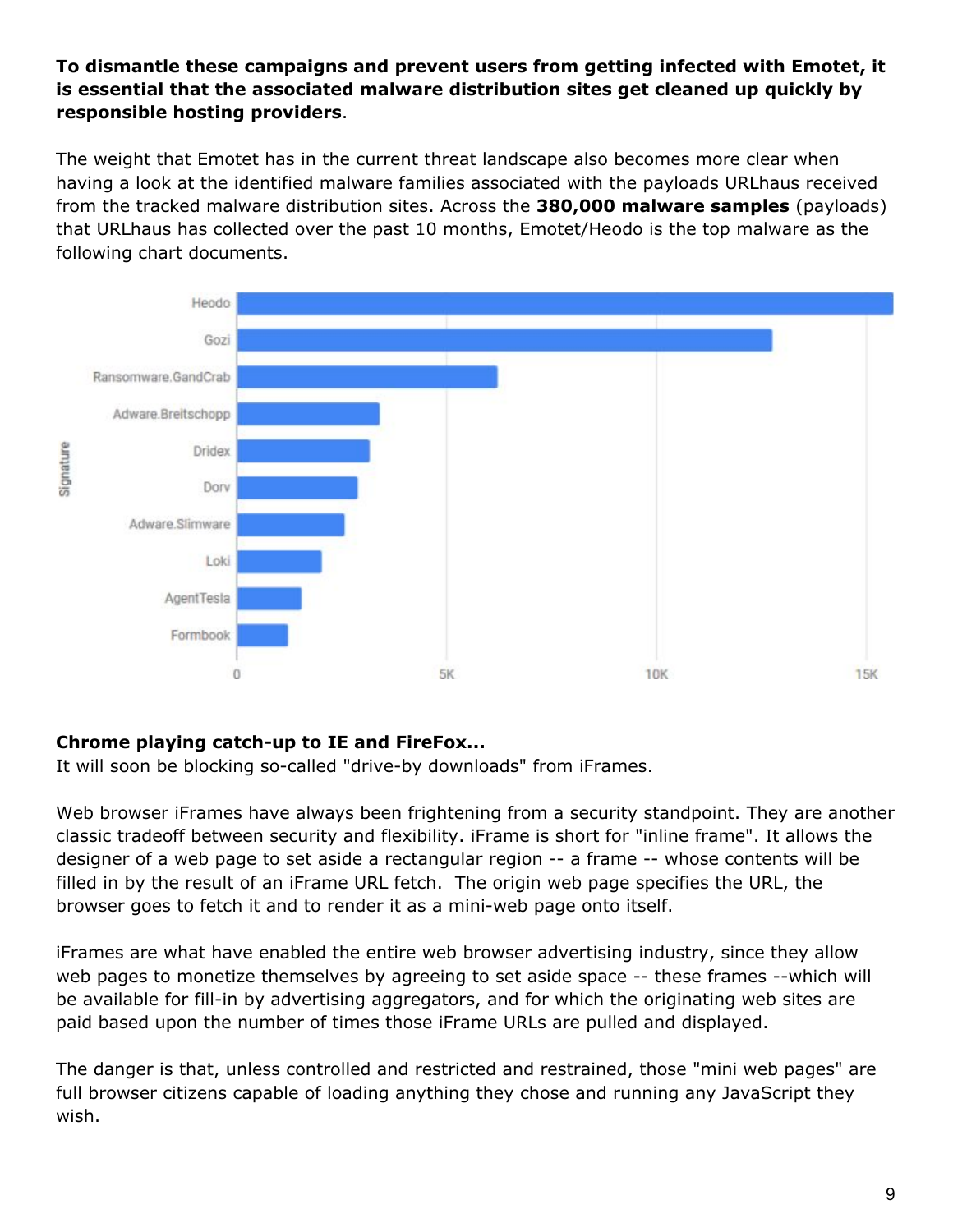On October 6th, 2015, the Chromium bugs list contained the observation: <https://bugs.chromium.org/p/chromium/issues/detail?id=539938#c3>

IE and Firefox does not allow download from sandboxed iframe. The posting included this sample HTML code demonstrating "the bug"...

<!DOCTYPE> <html> <head> </head> <body> <iframe sandbox src="https://osdn.jp/pastebin/2131?action=download"></iframe> </body> </html>

The point begin that, back then IE and FF had closed this unwanted hole whereas Chrome had not. Today, Chrome still has not. But, happily, that finally appears to be changing.

Various tech news outlets are reporting that Google's Developers have finally started working on adding drive-by download protection to Chromium. That new feature is already active in the current Chrome Canary edition and is scheduled to land in the stable version, Chrome 73 sometime in March or April.

Analysis has shown that when downloads are triggered in a web page's iframe element, hidden in its code, those downloads are almost always malicious. This is the #1 way "malvertising" is still crawling into people's machines.

The Chromium developers stated: "We plan to prevent downloads in sandboxed iframes that lack a user gesture, and this restriction could be lifted via an 'allow-downloads-without-useractivation' keyword, if present in the sandbox attribute list."

The solution of allowing an override makes sense since there might be instances where a web page might wish to allow content within an iFrame to have download privileges. So in those situations those specific iFrames can be given that right. But the default in Chrome will finally be switching to "no."

We should note that the presence of an override means that compromised sites in so-called "watering hole attacks" might still enable iFrame downloads since the hackers would be able to give an injected iFrame those privileges when the iFrame is injected. But this does seem like a useful and clean change to Chrome's default behavior.

#### **Cisco RV320 and RV325 WAN VPN routers are under remote assault**

Two days after Cisco released patches (last Wednesday), security researcher David Davidson published proof-of-concept exploit demonstration code on Github:

<https://github.com/0x27/CiscoRV320Dump>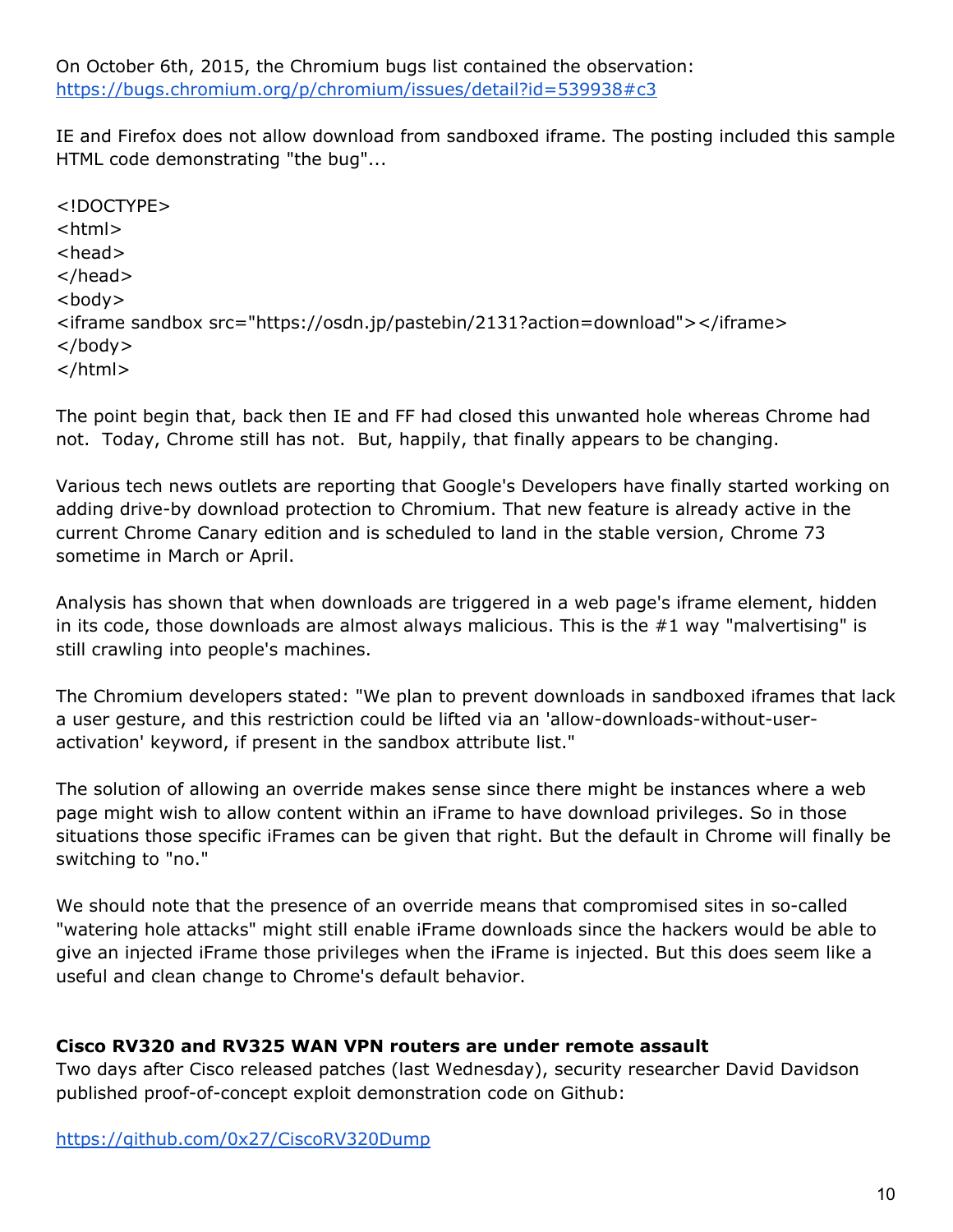Titled: "CVE-2019-1652 /CVE-2019-1653 Exploits For Dumping Cisco RV320 Configurations & Debugging Data AND Remote Root Exploit!"

Attacks against these routers started shortly after David's code went public.

So, first of all, the two vulnerabilities are horrendous:

- CVE-2019-1653 allows a remote attacker to get sensitive device configuration details without a password.
- CVE-2019-1652 allows a remote attacker to inject and run admin commands on the device without a password.

David's Github posting could not have been more seductive … and damaging:

# **CiscoRV320Dump**

CVE-2019-1653/CVE-2019-1652 Exploits For Dumping Cisco RV320 Configurations and getting **RCE** 

Implementations of the CVE-2019-1652 and CVE-2019-1653 exploits disclosed b[y](http://www.redteam-pentesting.de/) Red [Team](http://www.redteam-pentesting.de/) [Pentesting](http://www.redteam-pentesting.de/) GmbH.

I only tested these on an RV320, but according to th[e](https://tools.cisco.com/security/center/content/CiscoSecurityAdvisory/cisco-sa-20190123-rv-info) Cisco [advisory](https://tools.cisco.com/security/center/content/CiscoSecurityAdvisory/cisco-sa-20190123-rv-info), the RV325 is also vulnerable.

The following [Shodan](https://shodan.io/) queries appear to find them, if you are curious about how many are out there. There seems to be quite a few...

[ssl:RV320](https://www.shodan.io/search?query=ssl%3ARV320) [ssl:RV325](https://www.shodan.io/search?query=ssl%3ARV325) [port:161](https://www.shodan.io/search?query=port%3A161+RV325) RV325 [port:161](https://www.shodan.io/search?query=port%3A161+RV320) RV320

The vulnerabilities allow for the following:

- Dumping (Plaintext) Configuration File! (includes hashes for the webUI!)
- Dumping (Encrypted) Diagnostic/Debug Files! (including config, and the /etc and /var directories)
- Decrypting the encrypted Diagnostic/Debug Files! (yes, you get /etc/shadow!)
- Post-Authentication Remote Command Injection as root in the webUI!

As an aside, the default creds are cisco:cisco.

Troy Mursch at Bad Packets Report did some white-hat scanning and put up some more details last Saturday:

<https://badpackets.net/over-9000-cisco-rv320-rv325-routers-vulnerable-to-cve-2019-1653/>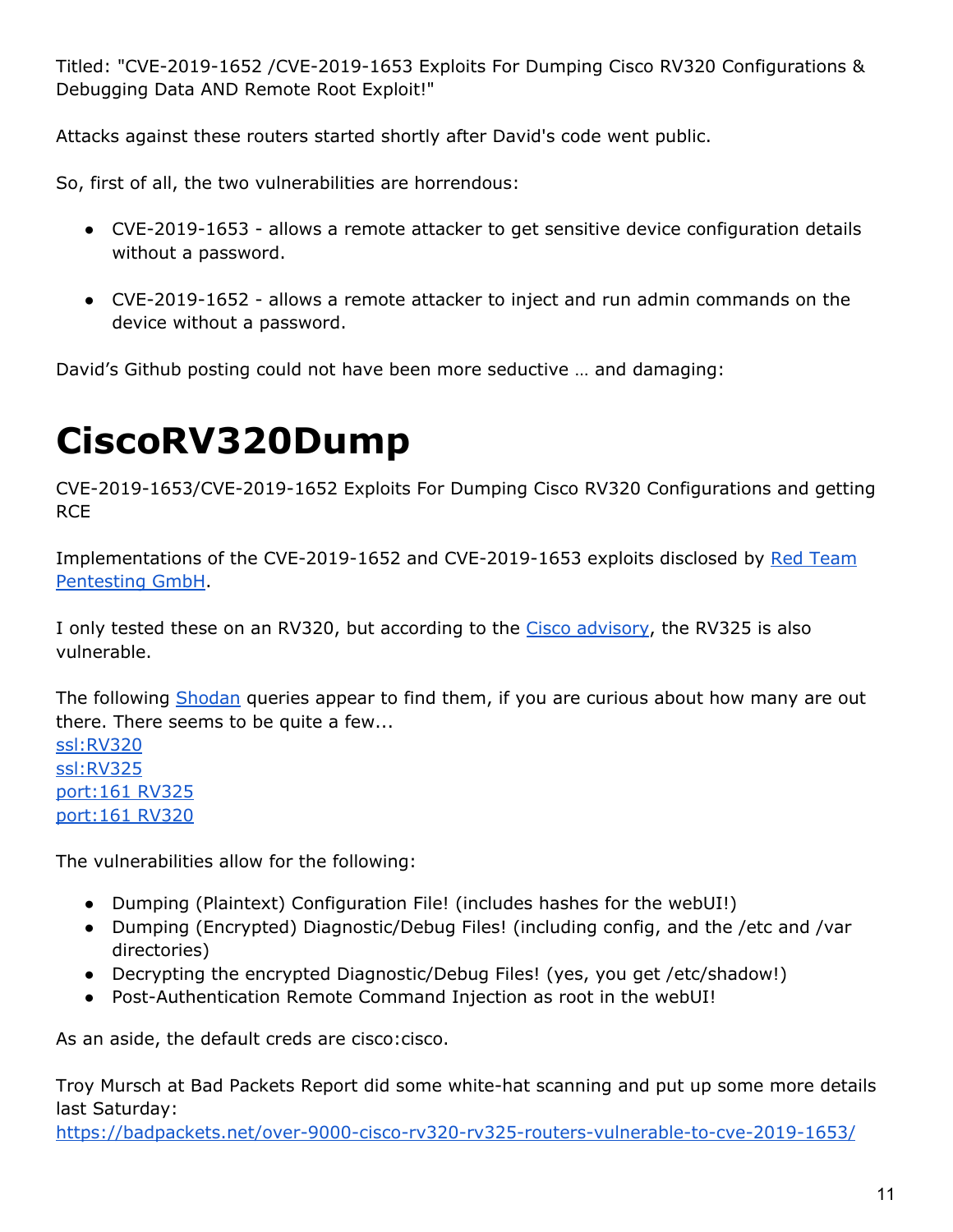# **Over 9,000 Cisco RV320/RV325 routers are vulnerable to CVE-2019-1653**

On Friday, January 25, 2019, our honeypots detected opportunistic scanning activity from multiple hosts targeting Cisco Small Business RV320 and RV325 routers. A vulnerability exists in these routers that allow remote unauthenticated information disclosure ([CVE-2019-1653\)](https://cve.mitre.org/cgi-bin/cvename.cgi?name=CVE-2019-1653) leading to remote code execution ([CVE-2019-1652\)](https://cve.mitre.org/cgi-bin/cvename.cgi?name=CVE-2019-1652).

Using data provided by **[BinaryEdge](https://www.binaryedge.io/)**, we've scanned 15,309 unique IPv4 hosts and determined 9,657 Cisco RV320/RV325 routers are vulnerable to CVE-2019-1653.

- 6,247 out of 9,852 Cisco RV320 routers scanned are vulnerable (1,650 are not vulnerable and 1,955 did not respond to our scans)
- 3,410 out of 5,457 Cisco RV325 routers scanned are vulnerable (1,027 are not vulnerable and 1,020 did not respond to our scans)

These Cisco VPN routers are very popular among enterprise and ISP providers. If you have any of these routers within your purview, stop listening to this podcast right now, take them offline, update them to the latest firmware, and then carefully scrutinize your network traffic logs for any signs of related misconduct!

(And once you've done that, resume listening to this podcast because there's lots more to talk about this week!)

# **Miscellany:**

**Last Sunday's first presentation** of the completed and finished SQRL system went well. I had previously given presentations at DigiCert's Security Summit and then to Stina and her crypto-techies at Yubico. Each of those points in time caught SQRL where it was then. Today, as I've been saying recently, it's finally finished. So the meetup of the LETHAL group (L.A. Ethical Hackers and Leets) was my first opportunity to present the entire system soup to nuts.

During that presentation I kept referring to GRC's online documentation, but also needing to continually apologize that those pages were more than five years old and that MUCH had changed since then. So my own next top priority -- is to go through, revise and synchronize the original online documentation to what we finally wound up doing.

**In the meantime,** our wonderful XenForo developer has sent me v1.0.0 of his integration SQRL into XenForo using the new SQRL Service Provider API. It's a formal XenForo add-on which could also be dropped into any XenForo forum site to enable SQRL authentication. That site would need to have an SSP API server, but as I've mentioned before, that's on the way now, too. Once I'm finished with today's podcast I'll be incorporating SQRL into the web forums for testing by our gang in the grc.sqrl newsgroup.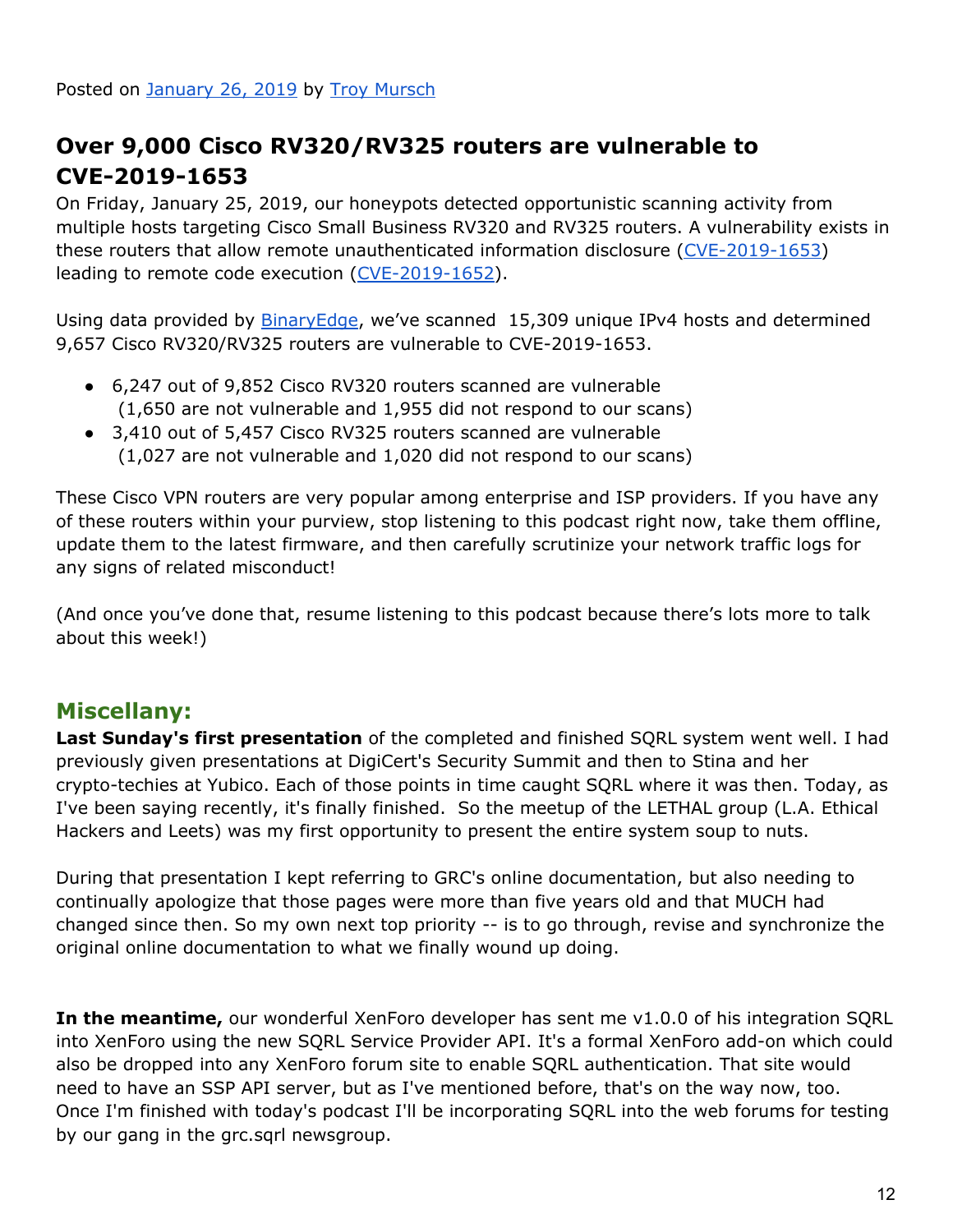# **SpinRite**

From: Joey Kelley Subject: SpinRite Testimonial

Hello Steve and the rest of the GRC team,

I purchased SpinRite some time ago and have had few occasions (thankfully) to use it. Most of my customers (I own a small consulting firm on the side) have finally been convinced of the need to back up their data and even when a hard drive fails, it is usually an inconvenience, not total disaster.

Earlier today, I tweeted you a quick picture entitled 'DynaStat Engaged!' showing SpinRite going to work on a drive that I am glad to say was successfully helped by your product. Since the story behind this is interesting, I thought I would relay it to you.



In the past couple of years I have become quite good friends with a couple and their family that run a store and lunch counter near where my parents live. I swing in often and I've tweaked their computers here and there as asked. About two weeks ago they mentioned they had an old computer in the back that they would like to have the data from. That old story, repeated countless times between you and Leo on Security Now! began to play in my head - ending with that well remembered line '... and there is no backup'.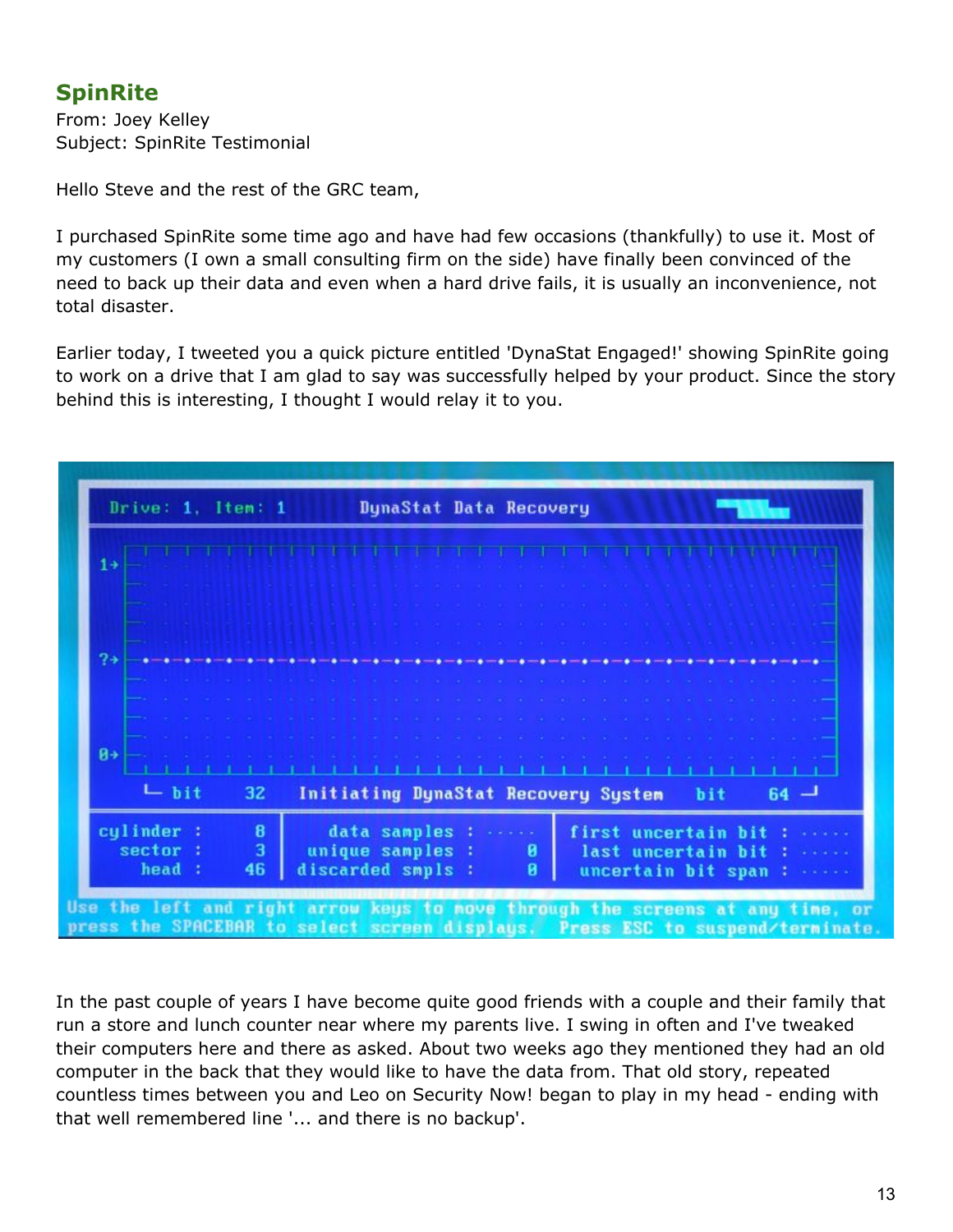Knowing that these people have had a lot of knocks in their lives, I thought I'd help them out and wound up taking the old computer home. I set it up through a USB to IDE adapter and set SpinRite to going. It found the typical one unrecoverable sector in the early sectors of the drive did some recovery and then finished. However, it would still not come up in either Windows or Linux as a valid drive. Figuring I had nothing to lose, I re-ran SpinRite on it with a level four scan, and after only four hours the scan completed. I was able to pull the drive up in both Linux and Windows, and was able to copy all of their data off the drive. Success!

Then something caught my eye - the name of one of the User folders: Almost 15 years ago, these folks lost their 14 year old son in an accident. This, was the family's computer at the time and it contains photos that they have nowhere else of their son, which they now have back thanks to SpinRite.

Thank you - for giving this family their memories back.

Joey, JoeyFixesComputers.com PS - You have my permission to use this e-mail as you see fit!

-Joey Kelley JoeyKelley.com - My Life Online JoeyKelleyPhoto.com - Photographing Today, For Tomorrow

# Browser Extension Security

#### **Chrome Extensions Permissions...**

The persistent trade-off between capability, flexibility and security.

I call this "persistent" rather than inevitable because I think that using today's computer technology and models we're pretty much stuck with trading off one for the other, security versus freedom. But I think that's only due to the way we are currently solving these problems. It's beginning to feel as though inertia is holding us back from a radically different approach. We may see it in our lifetime.

But for now, here and today, we clearly do face a tradeoff. And this is a tradeoff which Google, with Chrome -- now the #1 web browser worldwide -- is continually struggling with. And to that end, they are working to evolve the interface offered to 3rd-party browser extensions. That interface determines what power browser extensions have. We've been at Version 2 and the Chromium development team is heading toward Version 3... but not without predictably ruffling some feathers.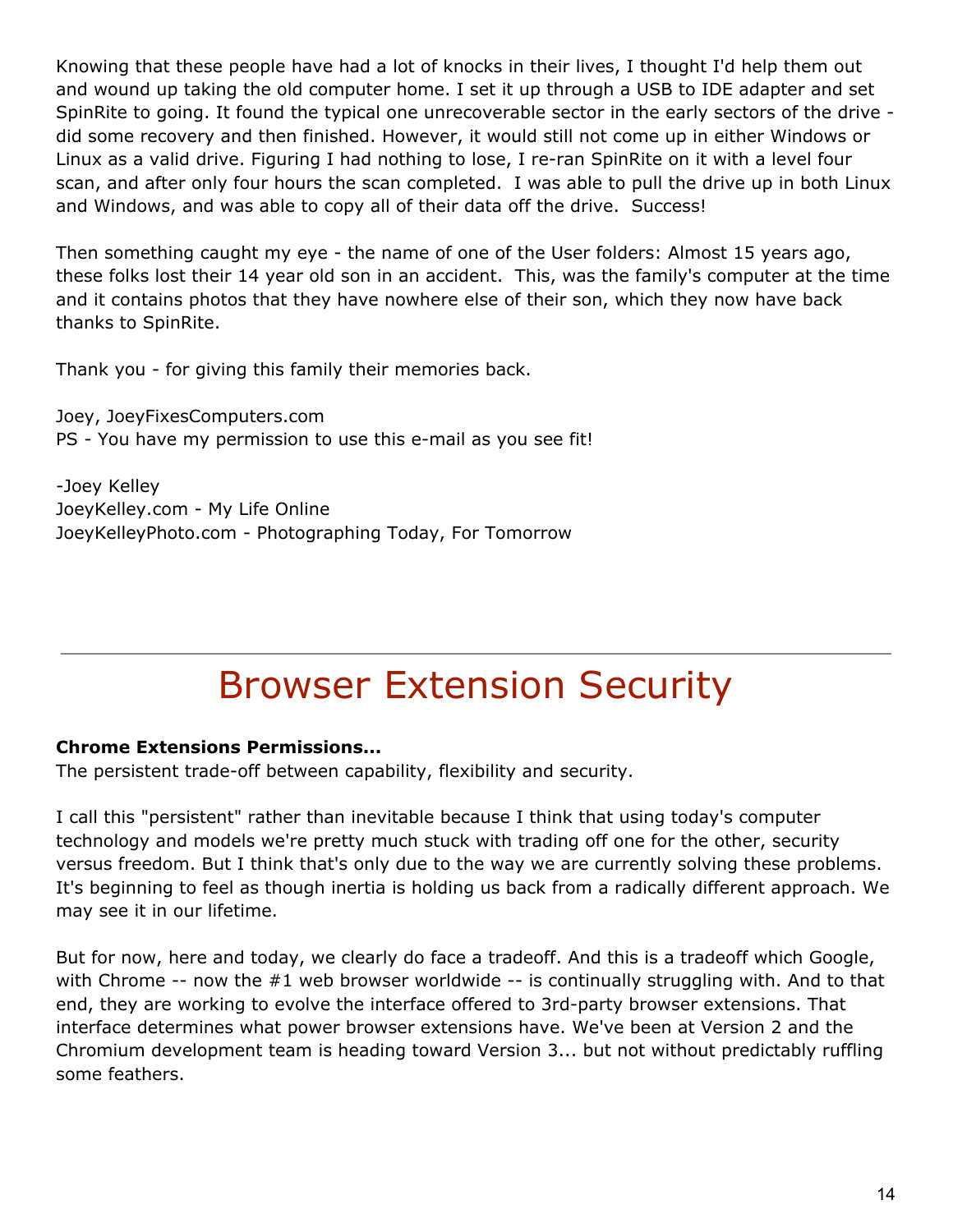

ZDNet notes in their coverage of this: "Chrome API update will kill a bunch of other extensions, not just ad blockers. Chrome extensions for antivirus products, parental control enforcement, and various privacy-enhancing services also affected."

And in two separate postings, Bleeping Computer notes that our podcast favorite uBlock Origin may die and that "TamperMonkey" could also bite the dust.

Both of Raymond Hill's extremely popular Chrome extensions, uBlock Origin and uMatrix would, as he understands it, die if the changes happen as they are currently defined in the next version draft. In the forthcoming version 3, the Chrome developers have stated their intention to limit the blocking capabilities of the webRequest API, which Raymond's extensions require. The current proposal reads: "In Manifest V3, we will strive to limit the blocking version of webRequest, potentially removing blocking options from most events (making them observational only). Content blockers should instead use declarativeNetRequest." Raymond said that phasing out 'webRequest' API in favor of the 'declarativeNetRequest' API would mean the death of uBlock Origin which is used by over 10 million users on Chrome.

Raymond wrote to the bug tracking page the Manifest V3: "If this (quite limited) declarativeNetRequest API ends up being the only way content blockers can accomplish their duty, this essentially means that two content blockers I have maintained for years, uBlock Origin ("uBO") and uMatrix, can no longer exist."

In his posting, Raymond explained that his extensions are incompatible with the proposed declarativeNetRequest API because it allows for only one specific filtering engine, whereas uBlock Origin and uMatrix rely on various filtering designs to do their job properly.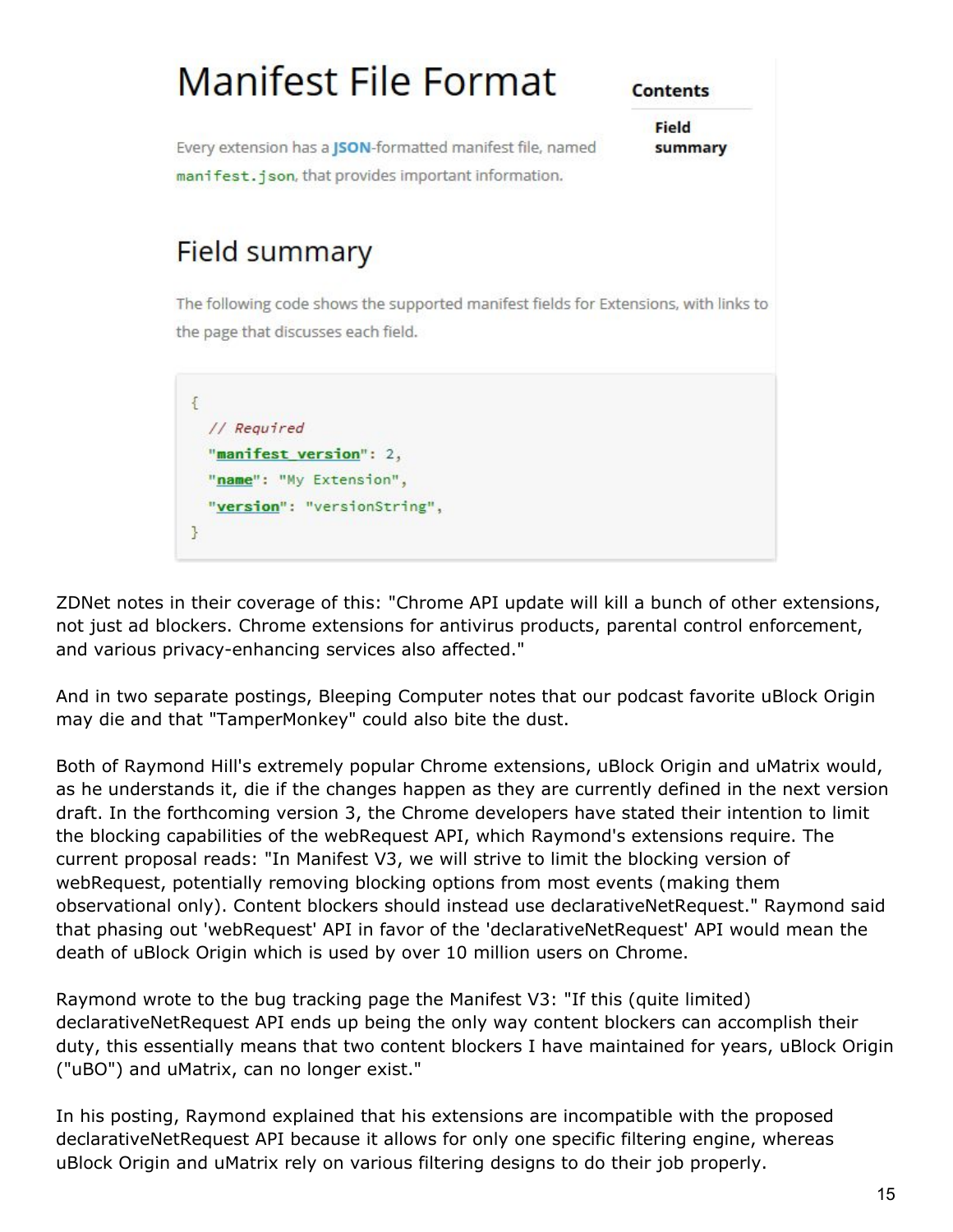The proposed modification is more oriented toward more limited fixed static filtering capabilities such as those provided by AdBlock Plus, but the redesign would also limit the number of filters to 30,000, which is insufficient even for AdBlock Plus.

Ray uses the example of the EasyList filters with rules for removing unwanted web content, which is larger than 30,000 entries and is not sufficient for a modern user's filtering needs. The EasyList filter rule set is used by both AdBlock Plus and uBlock Origin and it is much larger than the limit imposed by the 'declarativeNetRequest'.

And what about "TamperMonkey" ??

First: What IS a TamperMonkey? (It's nothing like a HoneyMonkey.) Although I've been blissfully unaware of it, it's apparently similar in popularity to uBlock Origin with over 10 million users. <https://tampermonkey.net/>

I've heard of GreaseMonkey, and a bit of research revealed that GreaseMonkey is the old timer here, having been available for Firefox long before Chrome existed.

"Userscripts" provide high-end power users the ability to inject their own scripts into sites they visit for specific purposes. Repositories of userscripts written by others exist, and there appear to be three primarily popular userscript managers in use:

Chrome: Tampermonkey or Violentmonkey Firefox: Greasemonkey, Tampermonkey, or Violentmonkey Safari: Tampermonkey Microsoft Edge: Tampermonkey Opera: Tampermonkey or Violentmonkey Maxthon: Violentmonkey Dolphin: Tampermonkey UC: Tampermonkey Qupzilla: (no additional software required) AdGuard: (no additional software required)

Tampermonkey is the most popular userscript manager, with, as I said, over 10 million users. It's available for Chrome, Microsoft Edge, Safari, Opera Next, and Firefox.

Tampermonkey describes itself saying: Tampermonkey makes it very easy to manage your userscripts and provides features like a clear overview over the running scripts, a built-in editor, ZIP-based import and export, automatic update checks and browser and cloud storage based synchronization.

However, userscripts are very powerful and, of course, the script repositories have been overrun with malicious scripts hoping to get themselves injected into an unwitting user's browser. So it should not be surprising that Google's devs are wondering whether this whole thing is a good idea.

In his Google Groups posting, Jan Biniok, TamperMonkey's creator writes: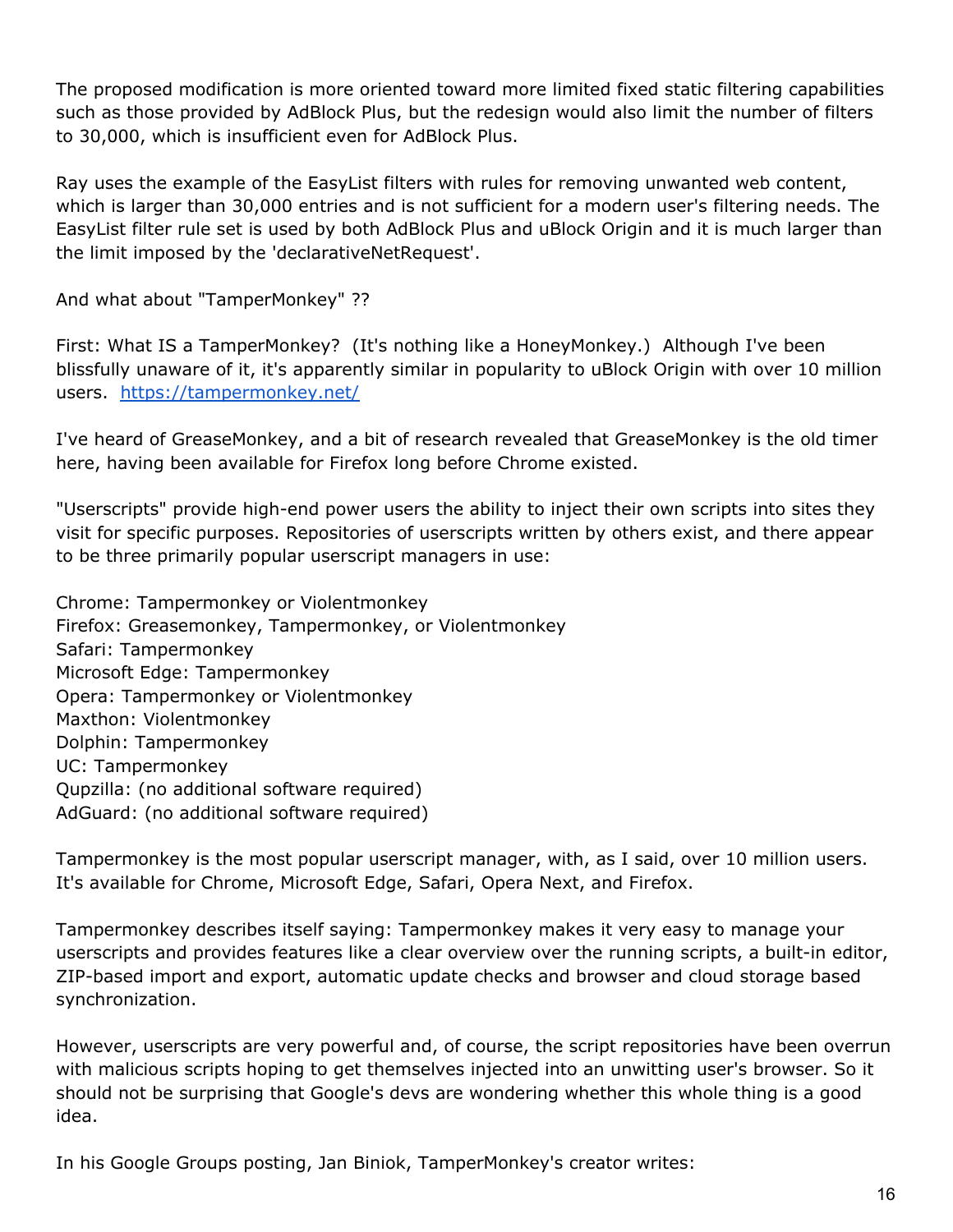Hi Chromium developers, Hi Devlin

I'm the Tampermonkey developer and I have not studied all the planned changes in detail yet, but this is the one that worries me most.

Beginning in Manifest V3, we will disallow extensions from using remotely-hosted code. This will require that all code executed by the extension be present in the extension's package uploaded to the webstore. Server communication (potentially changing extension behavior) will still be allowed. This will help us better review the extensions uploaded, and keep our users safe. We will leverage a minimum required CSP to help enforce this (though it will not be 100% unpreventable, and we will require policy and manual review enforcement as well).

While the text above might be interpreted in a way that an extension like Tampermonkey can continue to exist, I got the following explanation from Devlin in an email:

Note that we will be limiting remotely-hosted/arbitrary code execution in all contexts. The goal is that we should be able to perform an in-depth security review of an extension and be confident in what it does and whether it poses a security or privacy risk to users (which is possible through web page contexts, as well). But let's move this conversation to another thread. :)

I understand the need for security, but this means that V3 P1, in the way it's currently planned, will stop Tampermonkey from working entirely, because arbitrary code execution is Tampermonkey's main functionality. Every little userscript would then have to become an own extension. Anyone who wants to do that has to pay \$5 to be able to publish an extension. There are so many use cases for userscripts so I hope that this planned change is reconsidered.

One possibility would be e.g. a new permission that relaxes this constraint and allows remote code execution again. All extensions with this permission could then be provided with a special warning and be examined more intensively. What do you think?

I've been working on Tampermonkey since Chrome version 4 or 5 and I could not live without it anymore. :)

Thanks, Jan

To that, someone named Jeff replies:

Jan, this new remotely-hosted code restriction also affects my project, a process automation / RPA system. (wranggle.com) I asked the team about it at the Chrome Dev Summit last November, bringing up TamperMonkey as an example of a productive and popular use of remotely-hosted code, arguing that a permission showing a big scary warning on install should be adequate. Their response was that remote code is too big a threat vector, extensions can do too much harm, that even an extension that starts out benevolent might be later compromised. They seem pretty committed to the decision.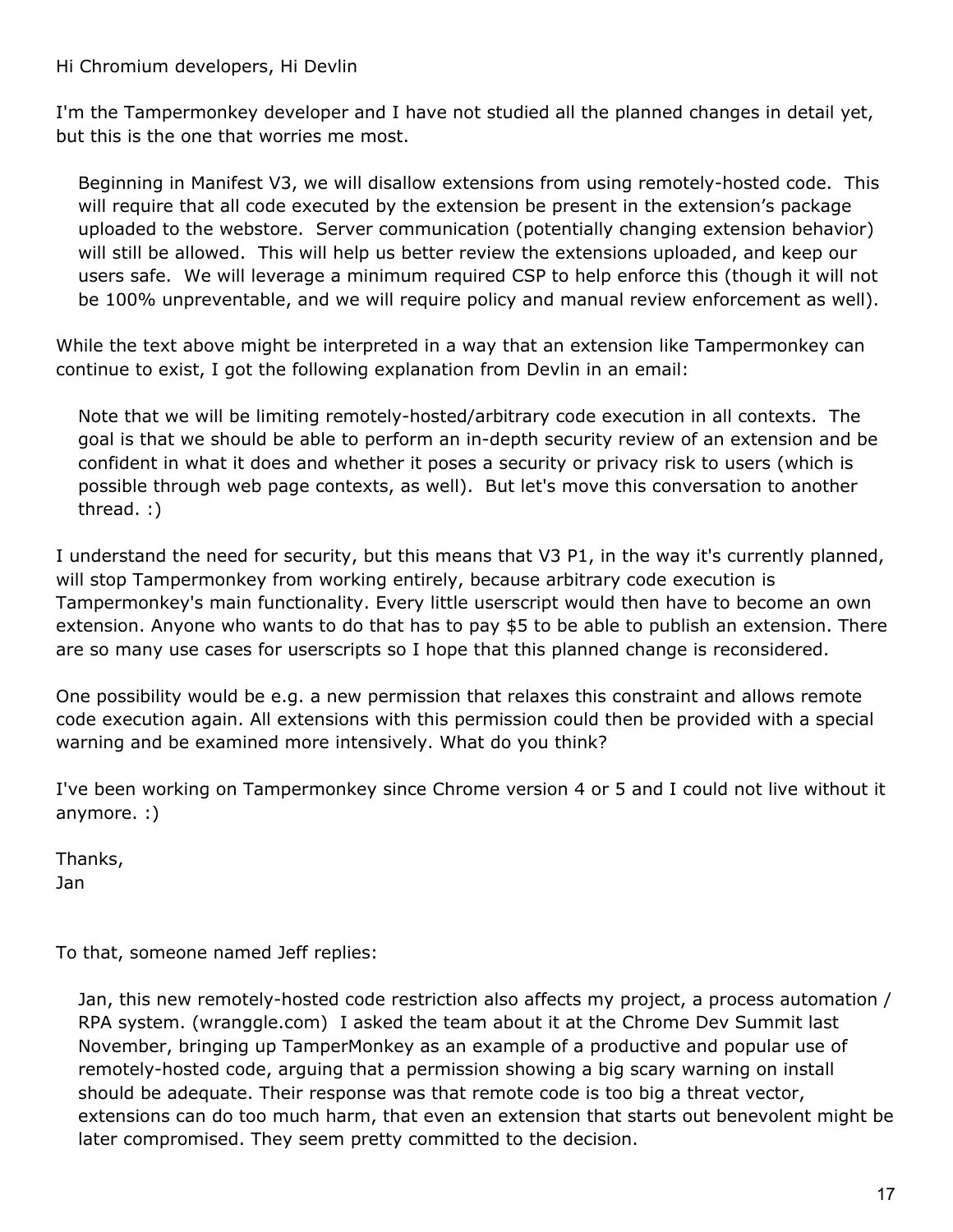My solution is to output a custom browser extension for each customer, one containing all the automations/user scripts they use/want. If you're interested in using this kind of approach for TamperMonkey, I'd be happy to collaborate.

It avoids the new restriction but does complicate the script update process, requiring the user to rebuild periodically. I have some ideas for reducing rebuild frequency though, by making it easy for script authors to serialize css selectors and dom interactions. And luckily, user updates won't get delayed by the store review process--the team said unlisted and domain-locked extensions don't require review.

The Google Dev Jury is still out on how this will all fall out... but it seems foreseeable that as Chrome matures it may be forced to become less of a Swiss Army Knife container and more of a generic safe harbor browser. If that's the case, we can hope that FireFox might evolve into a browser with an equal feature set -- as it has been -- while also, by virtue of having a different user profile, retaining the Wild West extensibility that can have its uses. It feels as though that should exist somewhere.

Or, perhaps, Chrome might opt to have an advanced "you're on your own, here, partner" mode that would enable. My best buddy Mark, who is very funny, has been insisting, for decades, that I name something "Danger Bytes" -- I don't know why -- I suspect that it harkens from "Danger Will Robinson!" He just thinks it's funny. So perhaps Google could allow a "Danger Bytes" mode. That would be a fitting name for it!

#### **EmPoWeb: Empowering Web Applications with Browser Extensions**

A French security researcher, "Doli`ere Francis Som´e" took a good long and hard look at the security implications of the extreme powers which are (currently) given to web browser extensions:

Abstract—Browser extensions are third party programs, tightly integrated into browsers, where they execute with elevated privileges in order to provide users with additional functionalities. Unlike web applications, extensions are not subject to the Same Origin Policy (SOP) and therefore can read and write user data on any web application. They also have access to sensitive user information including browsing history, bookmarks, credentials (cookies) and list of installed extensions. They have access to a permanent storage in which they can store data as long as they are installed in the user's browser. They can trigger the download of arbitrary files and save them on the user's device.

For security reasons, browser extensions and web applications are executed in separate contexts. Nonetheless, in all major browsers, extensions and web applications can interact by exchanging messages. Through these communication channels, a web application can exploit extension privileged capabilities and thereby access and exfiltrate sensitive user information.

In this work, we analyzed the communication interfaces exposed to web applications by Chrome, Firefox and Opera browser extensions. As a result, we identified many extensions that web applications can exploit to access privileged capabilities. Through extensions' APIs, web applications can bypass Same Origin Policy (SOP) and access user data on any other web